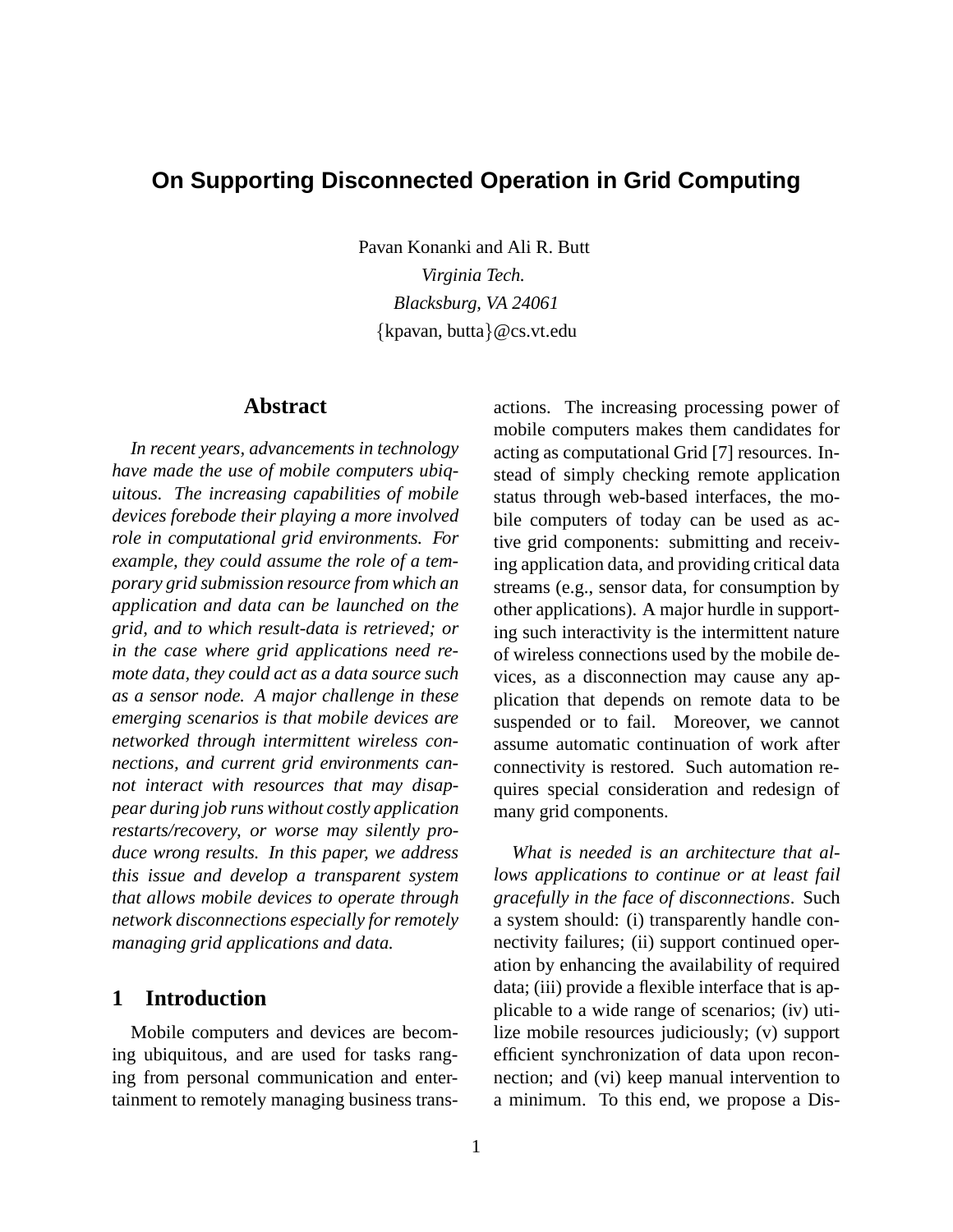connected Operation System (DCOS) that allows mobile resources to be integrated with the  $grid$ <sup>1</sup>.

DCOS achieves disconnected operation through an innovative design that uses low overhead *client modules* running on the intermittently connected mobile devices, and *proxies* that are assumed to be always connected to the grid. The devices interact with the grid only through their associated proxies, which enables the devices to transparently operate over intermittent connections.

Disconnected operation has been supported by systems such as Coda [9] and Thor [6]. The novelty of our approach lies in its focus on grid applications that differ from traditional applications in that they are less interactive, long running, expensive to restart, and possibly data intensive. The existing systems are either impractical (simply fail) or extremely inefficient (use application restart) in such scenarios. To support disconnected operation for grid applications, we focus on: (i) removing centralized bottlenecks via the use of distributed proxies to enable the system to scale to a large number of nodes; (ii) minimizing overhead of bookkeeping operations, e.g., file-modification tracking; and (iii) keeping the framework independent of the file system and not necessitating kernel and middleware modifications.

#### **2 System Design**

We now present the design of DCOS. Each mobile device that wants to utilize DCOS services runs an instance of a DCOS client component. Each client component has an associated proxy component that runs on an alwaysconnected, *wired*, grid node. The mobile device interacts with the grid only through the proxy. The client and proxy work together to make the network disconnections transparent to the applications on each end.

The DCOS operates in three phases. In the connected phase, the client prefetches data to the device in preparation for a possible disconnection. If the device looses connection, DCOS switches to the disconnected phase. In this phase, I/O's ("reads" and "writes") on the device are serviced from the cached data. Any data request from the grid for the data on the device is paused (delayed) at the proxy, which in essence prevents the grid request from failing. When the client regains connectivity, DCOS moves into the synchronization phase, where any modified data on the mobile device is synchronized with the grid, and any paused data requests from the grid are allowed to continue with the only noticeable effect of a delay.

**Data prefetching and caching** A key function of DCOS is to prefetch and cache data on the device so as to support continued operation in the face of a disconnection. While prefetching entire files simplifies the synchronization phase, the size of files vary from a few KBs to GBs and not all files are accessed in their entirety, making such an approach inefficient. Therefore, we chose to prefetch and cache files at the granularity of blocks.

The selection of an appropriate prefetching algorithm is crucial to the working of DCOS. We observed that the adaptive algorithm used by the Linux kernel works well for a variety of applications [4]. Therefore, we chose to use a similar algorithm in DCOS. However, if needed, the design of DCOS allows for easily plugging-in a different prefetching scheme.

Continued operation on cached data during disconnection entails synchronization upon reconnection. For this purpose, DCOS must track modifications to the cached data. Figure 1 shows an overview of the data structures used for tracking. The persistent *File Table* stores information about the files accessed on the client. It has an entry for each file modified during a disconnection, with tracking flags in-

 $<sup>1</sup>$ Although we target grid environments in this work,</sup> the flexible design of DCOS allows it use in other domains.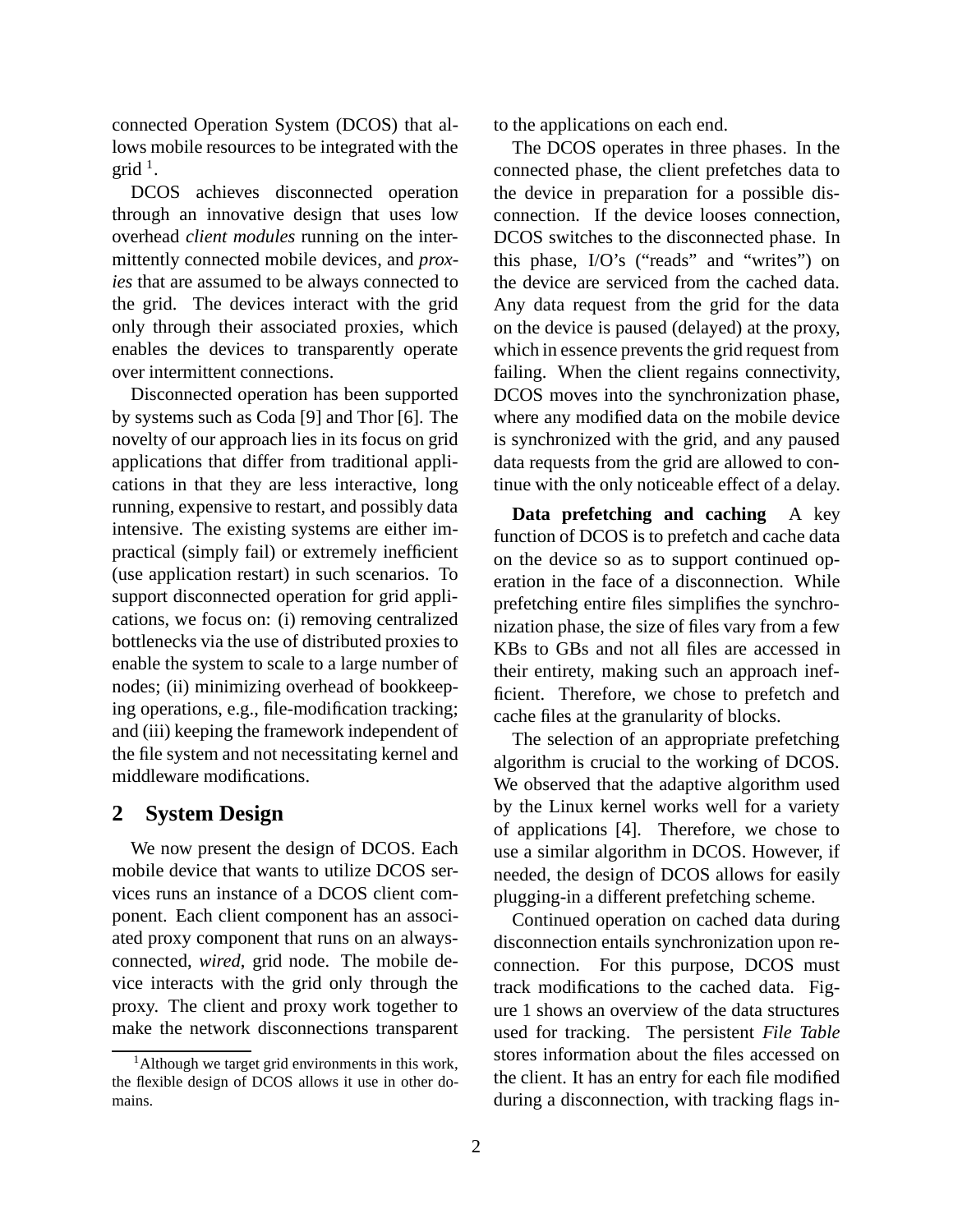

**Figure 1.** Data structures used in DCOS.

**Figure 2.** The sequence of events that follow an fread call.

dicating write, delete, truncate, and create operations. The *Open Table* stores information about the currently open files on the node. Figure 2 and 3 illustrate the uses of these data structures in handling two common operations, fread and fwrite. Note that DCOS does not require the exact time of a disconnection to be known for proper operation. This is an important design feature, especially in the presence of client-side caches that make instantaneous detection of disconnections (without kernel modifications) impossible.

**Detecting conflicts** It is possible that different clients end up writing to overlapping portions of a file while disconnected, leading to conflicts upon synchronization. DCOS maintains a per-file version number that indicates the current version of the file at the server. This number is incremented on each write at the server. The client fetches the version number along with the prefetched blocks, and stores this information in the *File Table*. In the synchronization process, the version number on the client is compared with that on the server to check if any other node has modified the file. Currently, all conflicts are flagged for manual inspection. However, we are working on applying automatic conflict resolution techniques [15, 1] to our system.

We adapt the rsync [14] algorithm for data synchronization in DCOS, which provides advantages such as optimal network bandwidth **Figure 3.** The sequence of events that follow an fwrite call.

|               | (REO SYNC, x, ver# delete trunc create dirty filename) |
|---------------|--------------------------------------------------------|
|               | $(REQ_BLK_VEC, x, \langle 0 \rangle)$                  |
|               | (ACK BLK VEC, x, block vector)                         |
|               | (SYNC_CONT, x, filename)                               |
|               | [rsync tmp_file source:filename]                       |
|               | $(SYNC$ FIN, x, $\setminus 0$                          |
|               | $(SYNC$ FIN, x, $\setminus 0$                          |
|               |                                                        |
| <b>Client</b> | Proxy Node                                             |

**Figure 4.** Messages exchanged during synchronization.

utilization when synchronizing files that differ only slightly. Figure 4 shows the key messages exchanged during the synchronization process.

# **3 Results**

We have implemented DCOS using 7600 lines of C code that runs on Linux Kernel 2.6. The client component is implemented as an interposed library that intercepts the application I/O calls to the standard C Library [11], and does not require kernel modifications. Figure 5 shows the architecture of DCOS.

In order to detect conflicting updates to a file, the proxy registers a *listener* with the server. The *listener* signals the proxy if the file is changed. The proxy then uses this information to send a "cache-invalidate" message to its client if the client is connected, or buffers the message for delayed dispatch if the client is currently disconnected. Note that the *listener* is file system dependent, and our current implementation only supports the widely used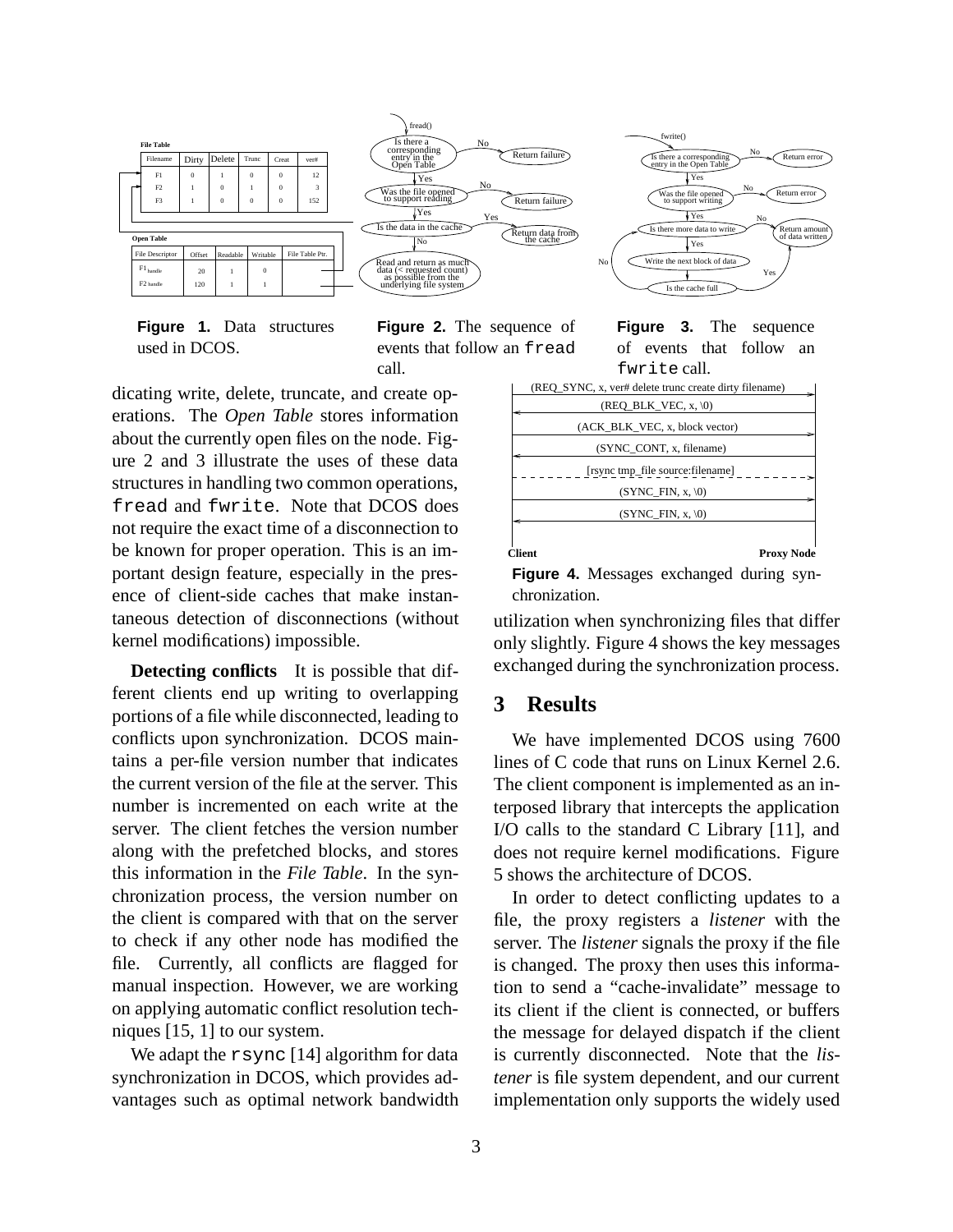

**Figure 5.** DCOS interactions with applications and the standard library.

Network File System  $[5]^2$ .

**Setup** The experiments were conducted using a 32-node Condor [10] pool set up on departmental laboratory machines to emulate a grid environment. One machine served as the client that submits jobs to the pool, while another assumed the role of the client's proxy. The rest of the machines served as compute nodes in the pool. The focus of our experiments is to measure the amount of data transferred, which is directly proportional to the synchronization time.

**Performance analysis** To test the efficiency of the system for various scenarios, we prefetched and cached varying amounts of a data ranging from 512 KB to 2 GB. The cache was then subjected to a workload similar to the SPC-1 workload [8].

We calculated speedup as the total number of cached bytes of a file divided by the number of bytes transferred to synchronize the file. Figure 6 shows the speedup achieved for a representative sample of four different sizes of cached data as the amount of dirty data is varied. The results show that the data overhead is close to the lower bound for the studied cases.

**Tracking overhead** The overhead of I/O operations tracking is only 284 bytes per open file, as it is done through the File Table on the client and the version numbers on the data source. This approach is extremely lightweight and obviates the need to perform expensive log optimizations such as identifying and removing operations that cancel out each other.

**Response to disconnections** In this experiment, we set up a simulation environment of 1000 mobile clients, and distributed files from a file system trace (collected from our departmental machines) to the simulated clients. The sizes of the client-side caches were based on normal distribution with a mean of 512 MB. Upon disconnection, the clients dirtied data based on a Zipf [2] distribution.

Next, to simulate availability of various clients, we used the availability trace of 51663 machines in a large corporation over a consecutive 35-day (840-hour) period [3]. The trace contains the status of machines (up or failed) recorded hourly. We randomly selected 1000 nodes from the trace and used that information to simulate client disconnection and reconnection. We treated each hour as a simulation time unit, and for each time unit determined the number of clients that were reconnected and the amount of data that was transferred for synchronization. The results in Figure 7 show that the data transferred during synchronization is on average 4.85% of the total data stored on each client. This number implies that the cost of synchronization is also small.

In the next set of experiments, we evaluated the effectiveness of using an adaptive prefetching scheme for our DCOS cache. We used the same simulation setup as the one used before, but now loaded the clients, first, with a sequential application *cscope* [12] that access the files in looping references, and then with a random application *tpc-h* [13] that randomly accesses the files. For both cases, we recorded the number of misses for which our prefetcher failed to prefetch the data while connected, and hence resulted in the applications on the client to stop. Figure 8 shows the result. As expected, for *cscope* the prefetcher is able to prefetch the

<sup>2</sup>The file-system-dependent code is a small fraction of the overall code and support for other file systems can easily be added.